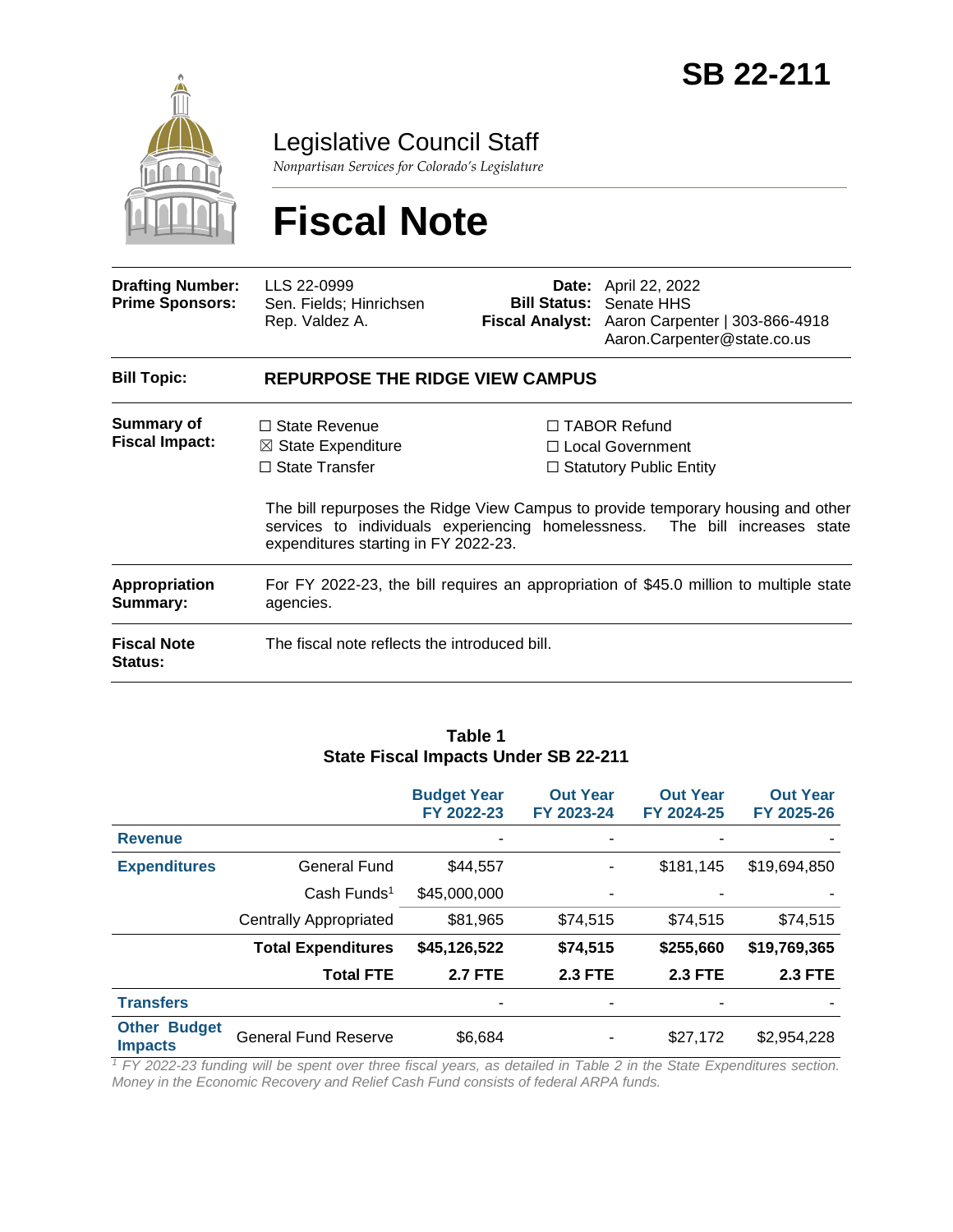## Page 2<br>April 22, 2022 **SB 22-211**

## **Summary of Legislation**

The bill transfers ownership of all or part of the Ridge View Campus from the Department of Human Services (DHS) to the Department of Personnel and Administration (DPA) for use by the Division of Housing in the Department of Local Affairs (DOLA) as a supportive residential community for people experiencing homelessness. DOLA, in collaboration with the DHS, must develop a master plan for the redevelopment of the Ridge View Campus into the Ridge View Supportive Residential Community (community). The community must provide transitional housing, a continuum of behavioral health services and treatment, medical care, vocational training, and skill development for residents and the public. DOLA is required to select one or more contractors experienced in providing statewide integrated housing, health care, recovery treatment, and supportive service programs for people experiencing homelessness to establish the community. The administrator of the community must also work with local providers across the state to set up a referral system for clients to live at the community.

To be eligible for the community, an individual must be experiencing homelessness or at risk of experiencing it; chooses to focus on recovery voluntarily; and is in a position where it is medically safe to be in transitional housing. The community must provide a number of services including:

- transitional housing for up to two years;
- substance use recovery treatment and services through a continuum of care informed by the American Society of Addiction Medicine Standards; and
- a federally qualified health clinic.

Finally, DOLA must collect and report specified information to the General Assembly including the success of the programs.

**Funding.** The bill requires the General Assembly to appropriate \$45 million in FY 2022-23 from the Economic Recovery and Relief Cash Fund, which contains American Rescue Plan Act (ARPA) funds, to fund the community. Any money not spent in FY 2022-23 remains available in subsequent state fiscal years without further appropriations, subject to the requirements of federal law. DOLA may spend up to 10 percent for administrative expenses.

## **State Expenditures**

The bill increases state expenditures in DOLA and the DHS by \$5.9 million in FY 2022-23 and \$19.8 million per year starting in FY 2023-24 from the Economic Recovery and Relief Cash Fund and the General Fund. Expenditures are shown in Table 2 and detailed below.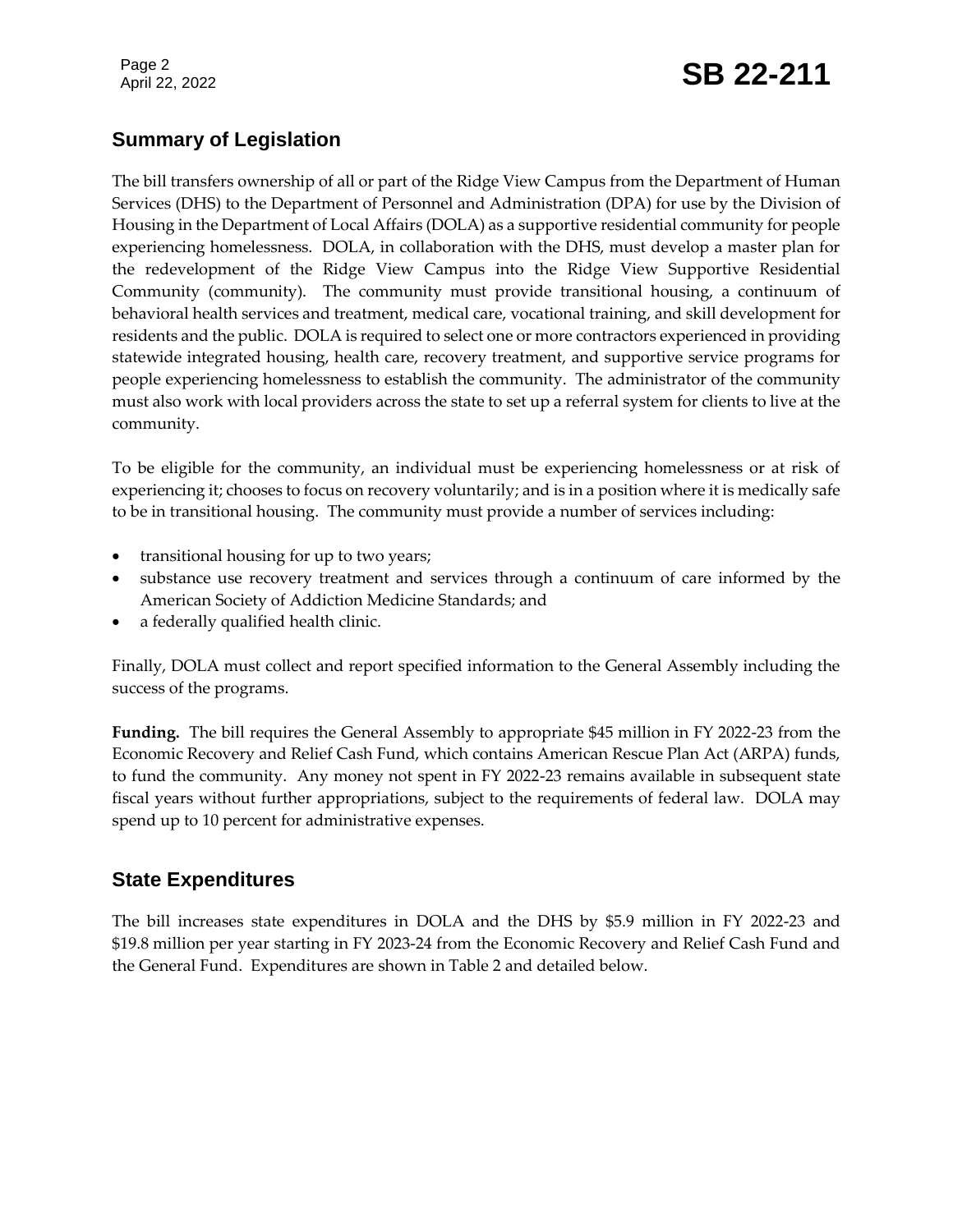| <b>Cost Components</b>                     | FY 2022-23  | FY 2023-24   | FY 2024-25   | FY 2025-26   |
|--------------------------------------------|-------------|--------------|--------------|--------------|
| <b>Department of Local Affairs</b>         |             |              |              |              |
| <b>Personal Services</b>                   | \$168,374   | \$168,374    | \$168,374    | \$168,374    |
| <b>Operating Expenses</b>                  | \$3,105     | \$3,105      | \$3,105      | \$3,105      |
| <b>Capital Outlay Costs</b>                | \$12,400    |              |              |              |
| <b>Other Costs</b>                         | \$7,567     | \$9,666      | \$9,666      | \$9,666      |
| Contractor                                 | \$5,000,000 | \$19,513,704 | \$19,513,705 | \$19,513,704 |
| <b>Master Plan and Evaluation Contract</b> | \$600,000   |              |              |              |
| Centrally Appropriated Costs <sup>1</sup>  | \$74,515    | \$74,515     | \$74,515     | \$74,515     |
| FTE - Personal Services                    | 2.3 FTE     | 2.3 FTE      | 2.3 FTE      | 2.3 FTE      |
|                                            |             |              |              |              |
| <b>DOLA Subtotal</b>                       | \$5,865,961 | \$19,769,365 | \$19,769,365 | \$19,769,365 |
| <b>Department of Human Services</b>        |             |              |              |              |
| <b>Personal Services</b>                   | \$38,357    |              |              |              |
| <b>Operating Expenses</b>                  | \$0         |              |              |              |
| <b>Capital Outlay Costs</b>                | \$6,200     |              |              |              |
| Centrally Appropriated Costs <sup>1</sup>  | \$7,450     |              |              |              |
| FTE - Personal Services                    | 0.4 FTE     |              |              |              |
| <b>DHS Subtotal</b>                        | \$52,007    |              |              |              |
| <b>Total</b>                               | \$5,917,968 | \$19,769,365 | \$19,769,365 | \$19,769,365 |

#### **Table 2 Expenditures Under SB 22-211**

<sup>1</sup>*Centrally appropriated costs are not included in the bill's appropriation.*

**Department of Local Affairs.** Starting in FY 2022-23, DOLA will have costs to hire staff to administer a contract for the Ridge View Campus, to pay a contractor to run the community, and to facilitate the master plan development and evaluate the success of the community.

- **Staffing costs.** Starting in FY 2022-23, DOLA requires 2.3 FTE to contract with organizations to administer the community, to collect and report data, to oversee the contract, and to provide other administrative duties such as accounting and human resource needs. Staff will begin on July 1, 2022, and costs are included for standard operating costs. Other costs include IT support, travel reimbursement, cell phone service fees, and computer licenses. Staffing costs will be paid from the Economic Recovery and Relief Cash Fund through FY 2023-24, and then starting in FY 2024-25, these positions are assumed to be paid from the General Fund.
- **Community administrator contract.** Starting in FY 2022-23, expenditures in DOLA will increase to contract with organizations to administer the community as well as the other programs required in the bill. The fiscal note assumes that \$5.0 million will used in FY 2022-23 and \$19.5 million in FY 2023-24 and FY 2024-25 to contract with organizations. These amounts